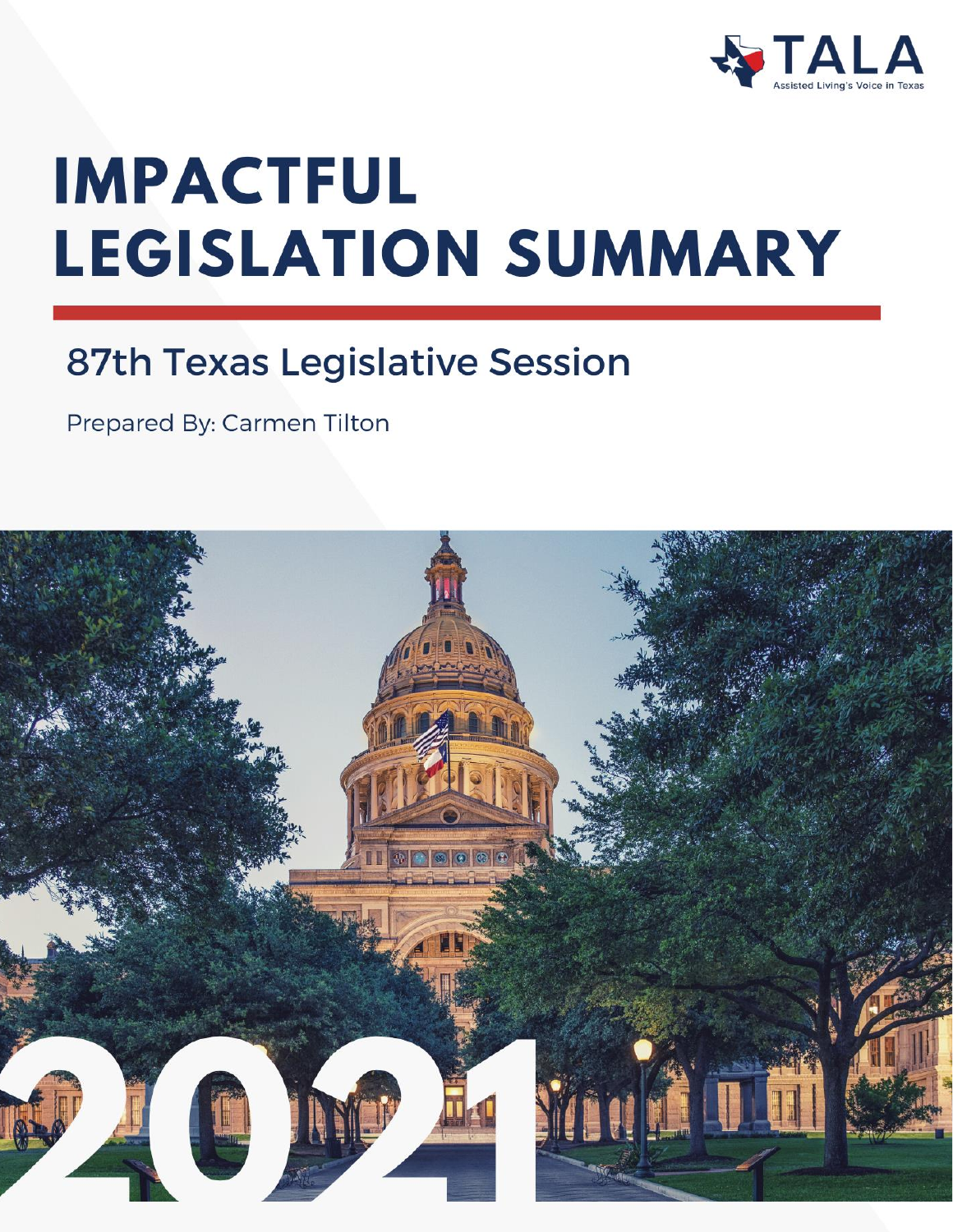



# SUMMARY

The 87<sup>th</sup> Texas Legislative Session officially began on January 12<sup>th</sup> and ended on May 31st, 2021. Over the course of the Legislative Session, legislators filed 6,927 bills. 1,053 bills passed through all necessary steps to become law. The Texas Assisted Living Association tracked 126 bills which had either a direct or indirect impact on assisted living communities, and TALA testified in committee more than 27 times.

Governor Abbott has convened a special session to tackle priority legislative items, and he is expected to convene a separate special session for the allocation of American Rescue Plan funds and redistricting in the fall.

This document covers the legislation which has the greatest impact on assisted living.

For more information or any questions, please email our VP of Public Policy, Carmen Tilton at [carmen.tilton@tala.org](mailto:carmen.tilton@tala.org)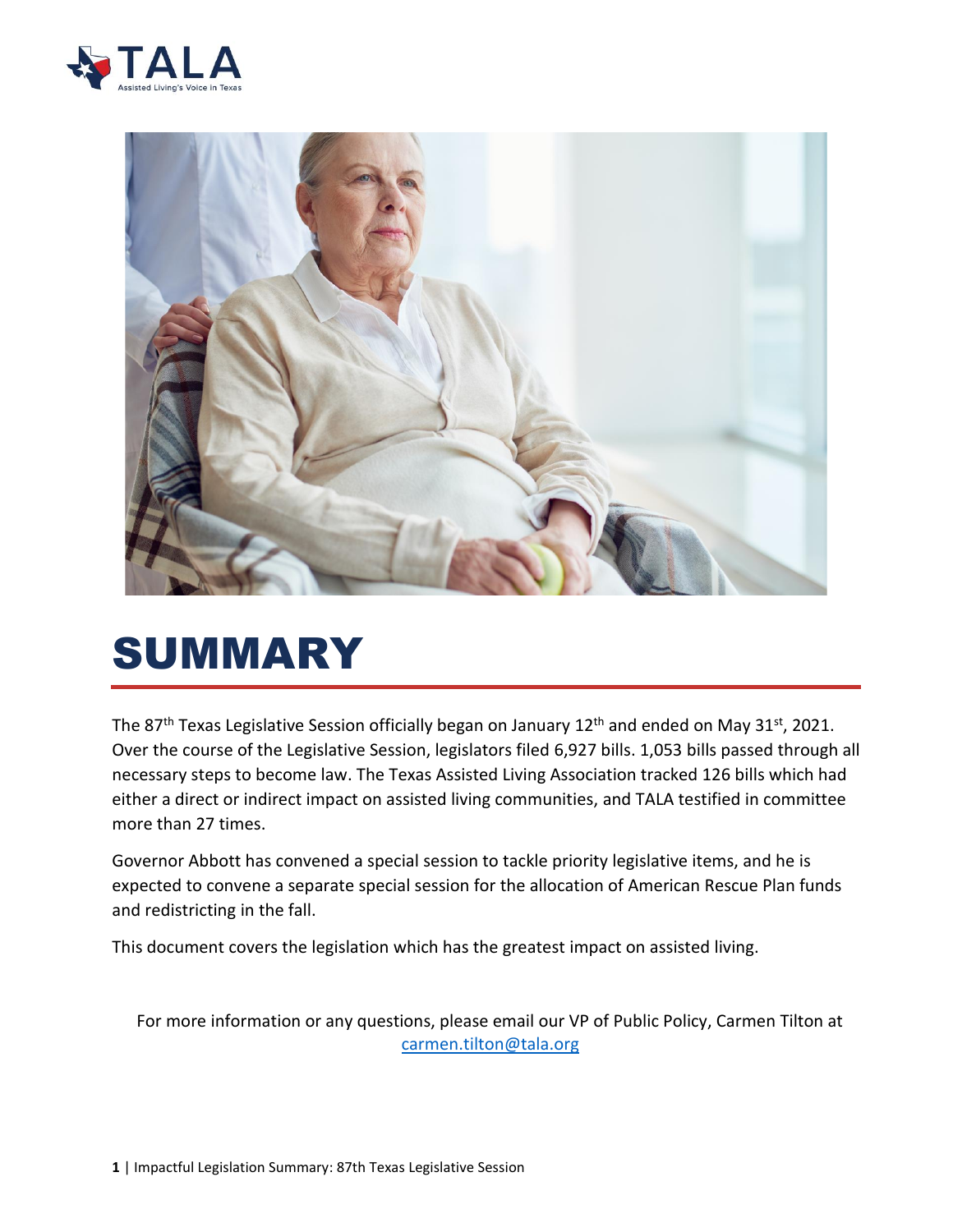

# TABLE OF CONTENTS

#### **TALA Priority Legislation**

| $\bullet$                                                                                                    | 3              |
|--------------------------------------------------------------------------------------------------------------|----------------|
| $\bullet$                                                                                                    | 3              |
| <b>Other Impactful Legislation</b>                                                                           |                |
| $\bullet$                                                                                                    |                |
| $\bullet$                                                                                                    |                |
| House Bill 1681- Prohibition of New Construction in a 100-Year Floodplain in Harris<br>$\bullet$             |                |
|                                                                                                              |                |
| $\bullet$                                                                                                    |                |
| Senate Bill 383- Alzheimer's Certification Disclosure for Communities Advertising Memory<br>$\bullet$        |                |
|                                                                                                              |                |
| $\bullet$                                                                                                    |                |
| $\bullet$                                                                                                    | $\overline{4}$ |
| $\bullet$                                                                                                    |                |
| $\bullet$                                                                                                    | 5              |
| $\bullet$                                                                                                    | 5              |
| House Bill 1423- Nursing Facility Inspections and Study on Emergency Power Generation<br>$\bullet$           | 5              |
| <b>Relevant Budget Items</b>                                                                                 |                |
| Rider 147- Study on Assisted Living Facility Resident Quality of Care and Resident Satisfaction<br>$\bullet$ | - 6            |
|                                                                                                              |                |

• Rider 149- Allocation of Federal Funds for Long-Term Care Surveyors……………………………………. 6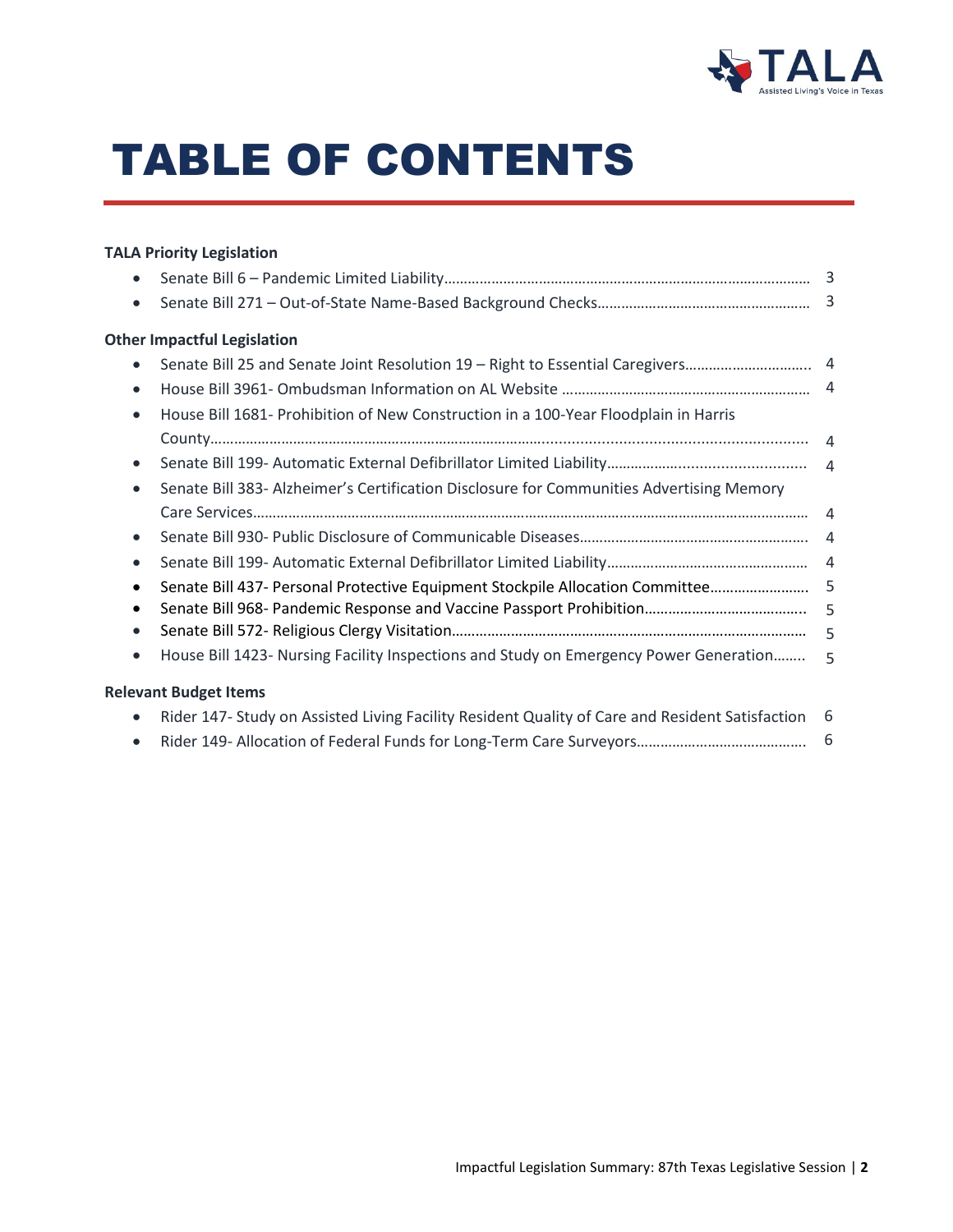

# TALA PRIORITY LEGISLATION

#### **[Senate Bill 6-](https://capitol.texas.gov/BillLookup/History.aspx?LegSess=87R&Bill=SB6) Pandemic Limited Liability**

Status: Signed by the Governor; takes effect immediately

This broad limited liability bill covers all health care facilities, including hospitals, nursing homes, and assisted living communities. The liability limitation applies to pandemic-related adverse events during a declared pandemic disaster. It was drafted with COVID-19 in mind, but it applies to all future declared pandemic disasters. The willful and wanton standard in the Pandemic Liability Protection Bill minors the standard which applies in Texas' Good Samaritan law and in the emergency care protections which have been in effect since 2003. Senate Bill 6 does not protect bad actors who are grossly negligent, engage in willful misconduct or are consciously indifferent to their residents or patient's welfare and safety.

#### **[Senate Bill 271-](https://capitol.texas.gov/BillLookup/History.aspx?LegSess=87R&Bill=SB271) Out-of-State Name-Based Background Checks**

Status: Signed by the Governor; effective Sept. 1, 2021 and will need additional rules developed by the Texas Health and Human Services Commission

This bill closes a loophole in the Texas background check system without requiring providers to move to a more costly fingerprint background check process. The bill requires employers to conduct a name-based background check in each state where the applicant has lived within the past 5 years. The applicant would be required to sign an affidavit affirming that the individual has provided the new employer with previous residential history, and the new employee would be allowed to begin work in a non-direct care staff capacity while the name-based background checks are completed.

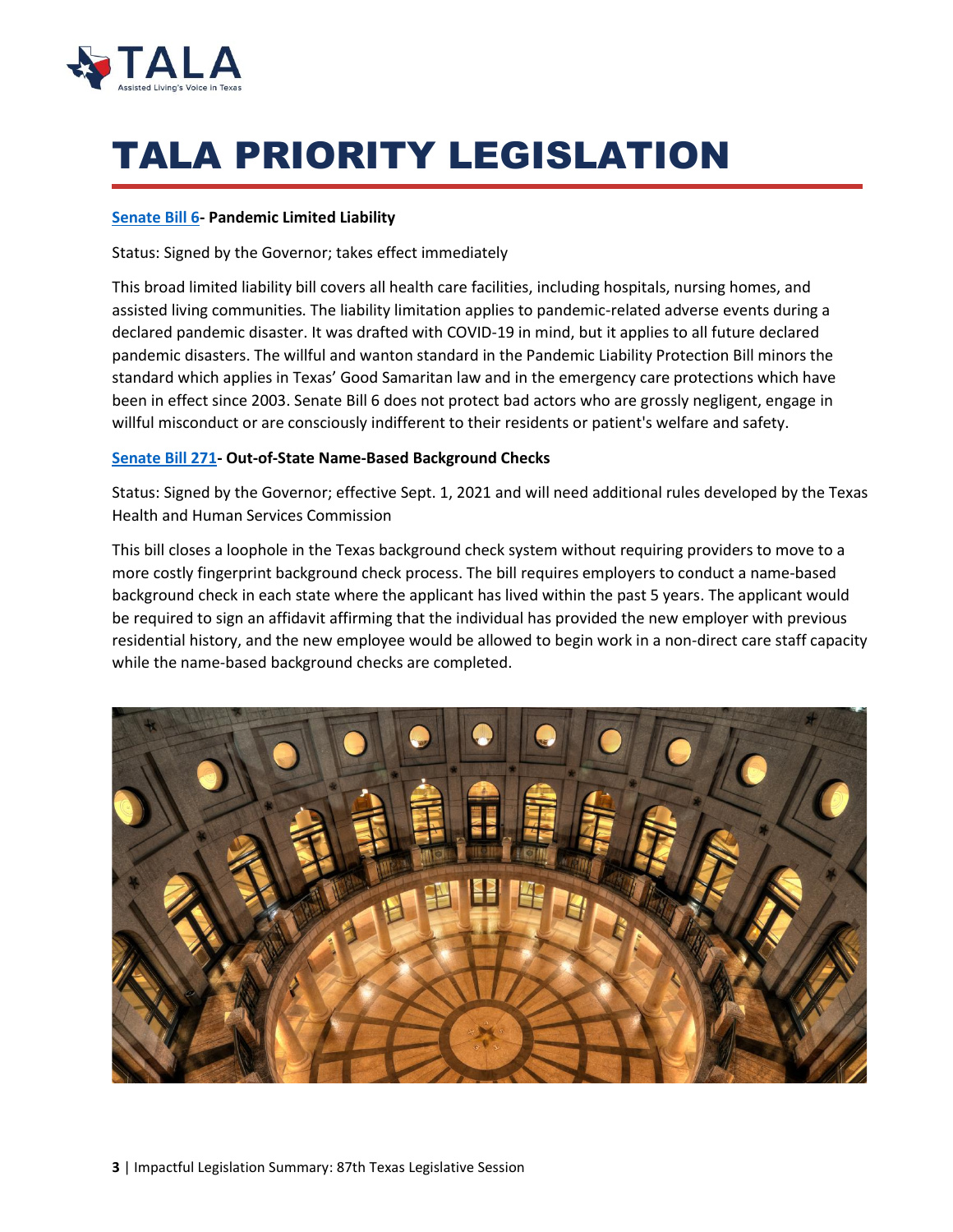

## OTHER IMPACTFUL LEGISLATION

#### **[Senate Bill 25](https://capitol.texas.gov/BillLookup/History.aspx?LegSess=87R&Bill=SB25) and [Senate Joint Resolution 19-](https://capitol.texas.gov/BillLookup/History.aspx?LegSess=87R&Bill=SJR19) Right to Essential Caregivers**

Status: Signed by the Governor; effective Sept. 1, 2021 and will need additional rules developed by the Texas Health and Human Services Commission

Senate Bill 25 establishes a resident's right to a designated essential caregiver and is modeled off of the existing emergency rules for essential caregivers in assisted living communities. One of the most important elements of the new law is a provision which states that essential caregivers cannot be required to adhere to conditions more restrictive than similar direct care staff. For example, a community cannot require essential caregivers to wear N95 masks if all direct care staff are wearing surgical facemasks. The bill also limits the length of time a community can suspend in-person visitation. Under SB 25, a community can request an initial seven-day suspension of in-person visitation with a request for an additional seven-day extension. No community can suspend in-person visitation for more than fourteen consecutive days or a total of 45 days in a year.

The Senate Joint Resolution will be on the ballot Nov 2, 2021, and it would further enshrine the right to an essential caregiver in the Texas Constitution.

#### **[House](https://capitol.texas.gov/BillLookup/History.aspx?LegSess=87R&Bill=HB3961) Bill 3961- Ombudsman Information on AL Website**

Status: Signed by the Governor; the requirement takes effect Jan. 1, 2022

The law requires an assisted living community to post the phone number to the Long-Term Care Ombudsman on the community's website or on the parent company's website if appropriate. The language does not mandate where on the website the information shall be located, and assisted living communities have till Jan. 1, 2022 to add the information.

#### **[House Bill](https://capitol.texas.gov/BillLookup/History.aspx?LegSess=87R&Bill=HB1681) 1681- Prohibition of New Construction in a 100-Year Floodplain in Harris County**

Status: Signed by the Governor; the prohibition applies to new construction beginning after Sept. 1, 2021

The law prohibits the new construction of an assisted living community in a 100-year floodplain within Harris County. This law for assisted living communities is now consistent with new construction prohibitions for both nursing homes and hospitals. The law does not impact existing communities located in a floodplain, which would like to renovate, remodel, or expand.

#### **[Senate Bill](https://capitol.texas.gov/BillLookup/History.aspx?LegSess=87R&Bill=SB383) 383- Alzheimer's Certification Disclosure for Communities Advertising Memory Care Services**

Status: Signed by the Governor; effective Sept. 1, 2021 and will need additional rules developed by the Texas Health and Human Services Commission

The new law directs the Health and Human Services Commission to adopt rules for improving the clarity of whether an assisted living community advertising "memory care services" is Alzheimer's Certified. Currently, all communities provide prospective residents with a form developed by the state agency which indicates whether the community is Alzheimer's Certified. HHSC is likely to redesign this form.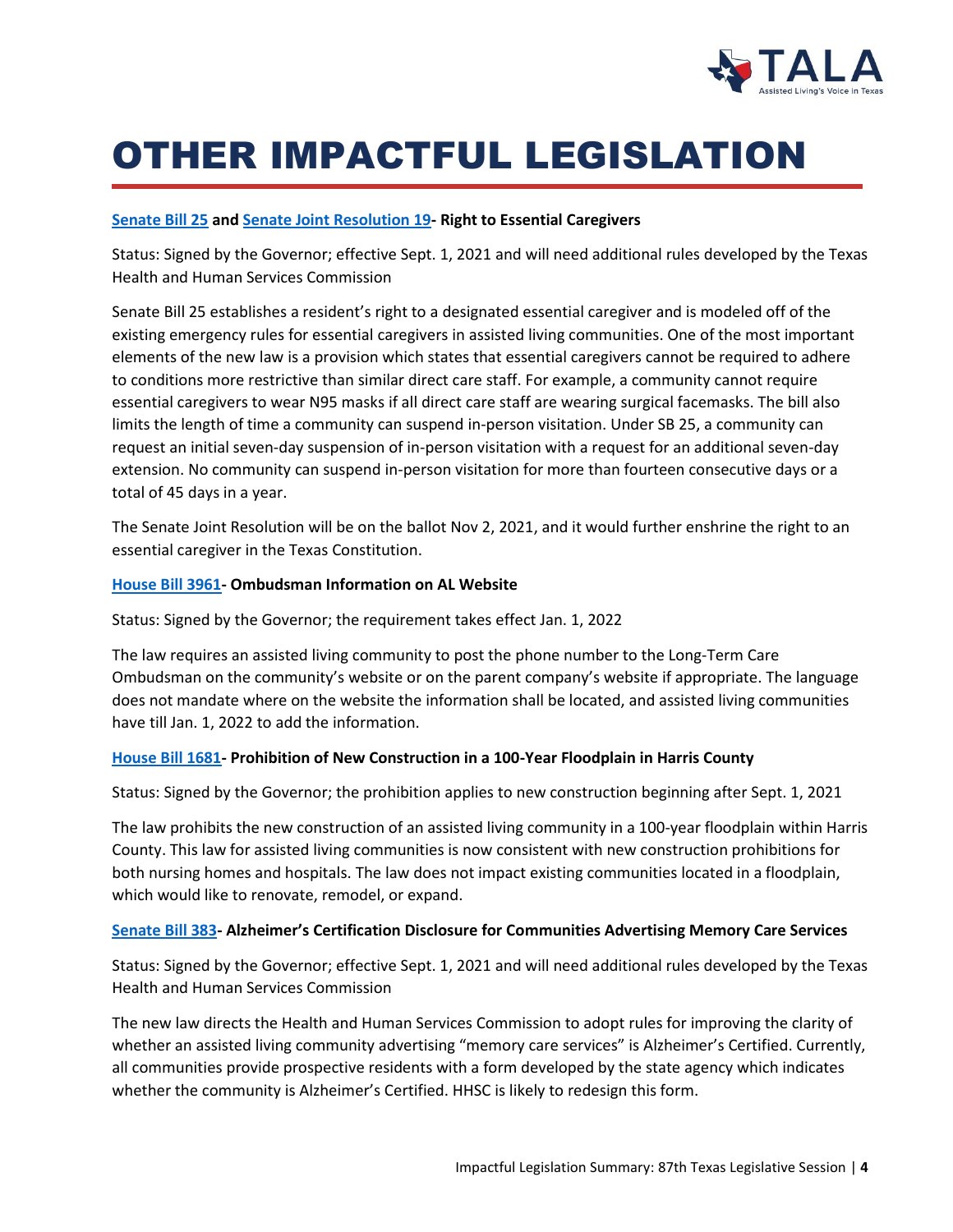

#### **[Senate Bill](https://capitol.texas.gov/BillLookup/History.aspx?LegSess=87R&Bill=SB930) 930- Public Disclosure of Communicable Diseases**

Status: Signed by the Governor; effective Sept. 1, 2021

The law is a codification of an Attorney General opinion, which said that the presence and aggregate number of a communicable disease in an assisted living community or other long-term care setting is not considered private health information. The bill does not change which diseases must be reported, nor does it modify the process for reporting cases.

#### **[Senate Bill](https://capitol.texas.gov/BillLookup/History.aspx?LegSess=87R&Bill=SB199) 199- Automatic External Defibrillator Limited Liability**

Status: Signed by the Governor; effective Sept. 1, 2021

A company, including an assisted living community, which has an AED in good, working order is not liable for someone using the device in an emergency. The community is not required to have a particular maintenance contract, but the machine cannot be in obvious disrepair.

#### **[Senate Bill](https://capitol.texas.gov/BillLookup/History.aspx?LegSess=87R&Bill=SB437) 437- Personal Protective Equipment Stockpile Allocation Committee**

Status: Signed by the Governor; effective immediately

The law establishes a committee to oversee the state's stockpile of personal protective equipment, which will hopefully result in better/faster PPE distribution to long-term care communities.

#### **[Senate Bill 968-](https://capitol.texas.gov/BillLookup/History.aspx?LegSess=87R&Bill=SB968) Pandemic Response and Vaccine Passport Prohibition**

Status: Signed by the Governor; effective immediately

Senate Bill 968 includes a wide range of pandemic-related provisions for different state agencies and health care providers. A provision on page 14 of the PDF prohibits the use of a vaccine passport for "customers." HHSC, historically, has not considered staff to be customers. Residents, however, are considered customers of an assisted living community. Side note: guidance from HHSC prohibits an assisted living community from requiring proof of a vaccine from any visitor entering an AL's building.

#### **[Senate Bill 572-](https://capitol.texas.gov/BillLookup/History.aspx?LegSess=87R&Bill=SB572) Religious Clergy Visitation**

Status: Signed by the Governor; effective immediately

The law is a codification of an earlier Attorney General opinion which allows clergy to enter a community at the request of a resident or the resident's legally authorized representative. The visit may be conditioned on adherence to the personal protective equipment and infection prevention and control policies established by the assisted living community.

#### **[House Bill 1423-](https://capitol.texas.gov/BillLookup/History.aspx?LegSess=87R&Bill=HB1423) Nursing Facility Inspections and Study on Emergency Power Generation**

Status: Signed by the Governor; HHSC must complete the survey by Sept. 1, 2022

House Bill 1423 includes two main provisions. The first portion of the bill does not apply to assisted living communities. The second portion, however, directs the Health and Human Services Commission to survey all assisted living communities asking if they have backup power generation on-site and to report that information broken down by assisted living type and geographic location to the Texas Legislature.